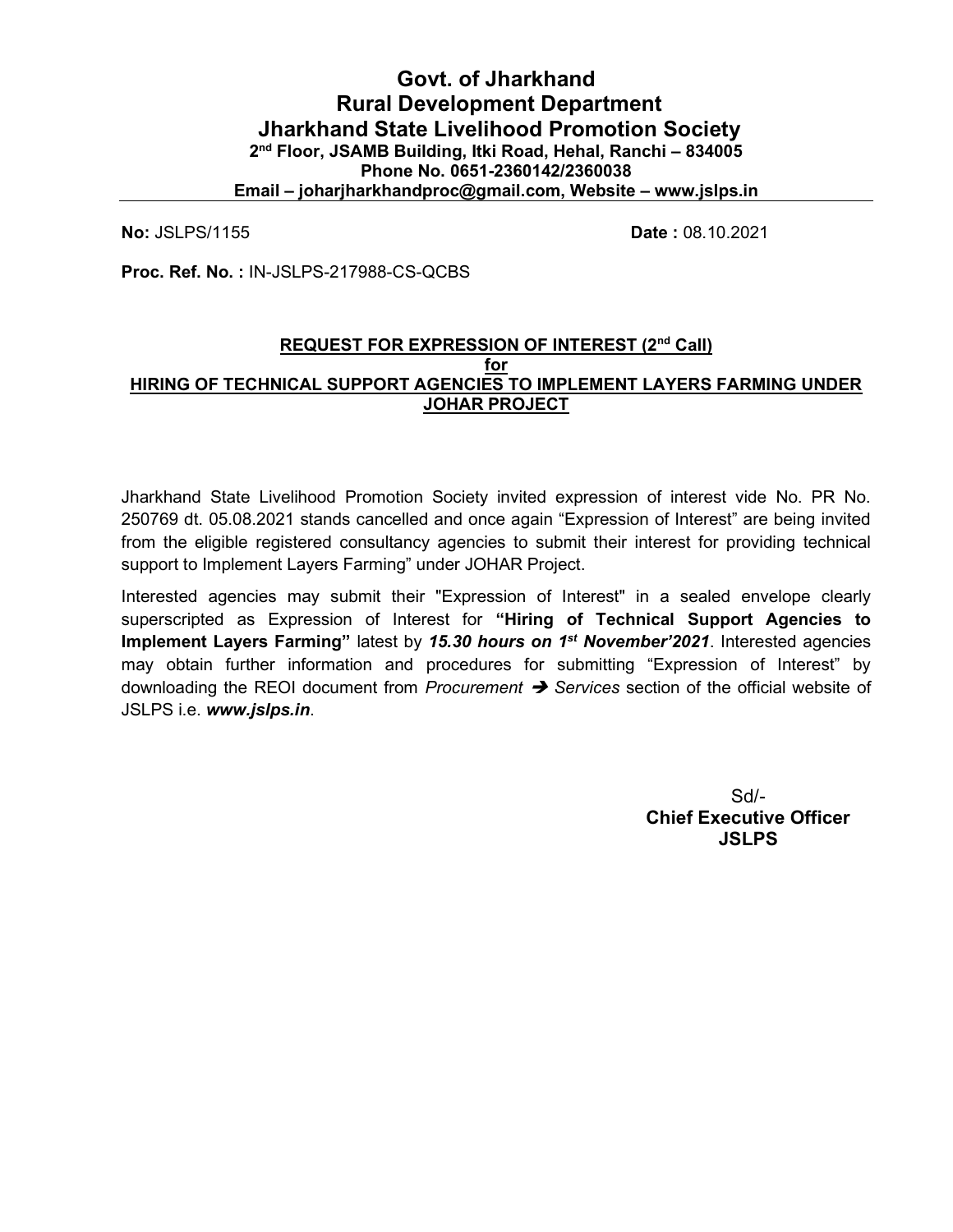# Govt. of Jharkhand Rural Development Department Jharkhand State Livelihood Promotion Society 2nd Floor, JSAMB Building, Itki Road, Hehal, Ranchi – 834005 Phone No. 0651-2951915/2951916 Email – joharjharkhandproc@gmail.com, Website – www.jslps.in

Proc. Ref. No.: IN-JSLPS-217988-CS-QCBS Loan No.: 8757-IN

### REQUEST FOR EXPRESSION OF INTEREST FOR PROVIDING TECHNICAL SUPPORT TO IMPLEMENT LAYERS FARMING UNDER JOHAR PROJECT

#### (CONSULTING SERVICES – FIRM SELECTION)

Assignment Title: Hiring of Technical Support Agencies to Implement Layers Farming under JOHAR Project.

The project titled Jharkhand Opportunities for Harnessing Rural Growth (JOHAR) implementing through Jharkhand State Livelihood Promotion Society functioning under Rural Development Department, Govt. of Jharkhand financing from the World Bank toward the cost of implementation of the Project and intends to apply part of the proceeds for consulting services.

The consulting services ("the Services") include Hiring of Technical Support Agencies (TSA) to Implement Layers Farming" under JOHAR Project. for a period of 18 months subject to extension of further period based on the requirement and performance of the TSA. The details activities are mentioned in the draft Terms of Reference (Annexure  $- B$ ).

Jharkhand State Livelihood Promotion Society (JSLPS), now invites eligible consulting firms("Consultants") to indicate their interest for providing the services. Interested Consultants should provide information demonstrating that they have the required qualifications and relevant experience to perform the services.

The short-listing criteria are as follows.

- a) The agency should have an independent legal existence, registered under the applicable Act. [Submit proof of Registration Certificate, Articles and Memorandum of Association].
- b) The agency should have prior experience & expertise in the similar field under Government Sectors or externally aided projects under Government organizations.
- c) The agency should have minimum 3 years of experience of successful completion of assignment/s of similar nature as mentioned in the draft ToR. [Relevant documents for support of satisfying the criteria should be submitted]
- d) The Agency should have an annual average turnover of minimum Rs. 2.00 Crores or more during last three financial years and preferably a positive net worth. Out of the total turnover, at least Rs. 1.00 Crore should be from similar nature of assignments only [Relevant documents viz, audited financial statements and a certificate from Charted Accountant in support of satisfying the criteria should be submitted].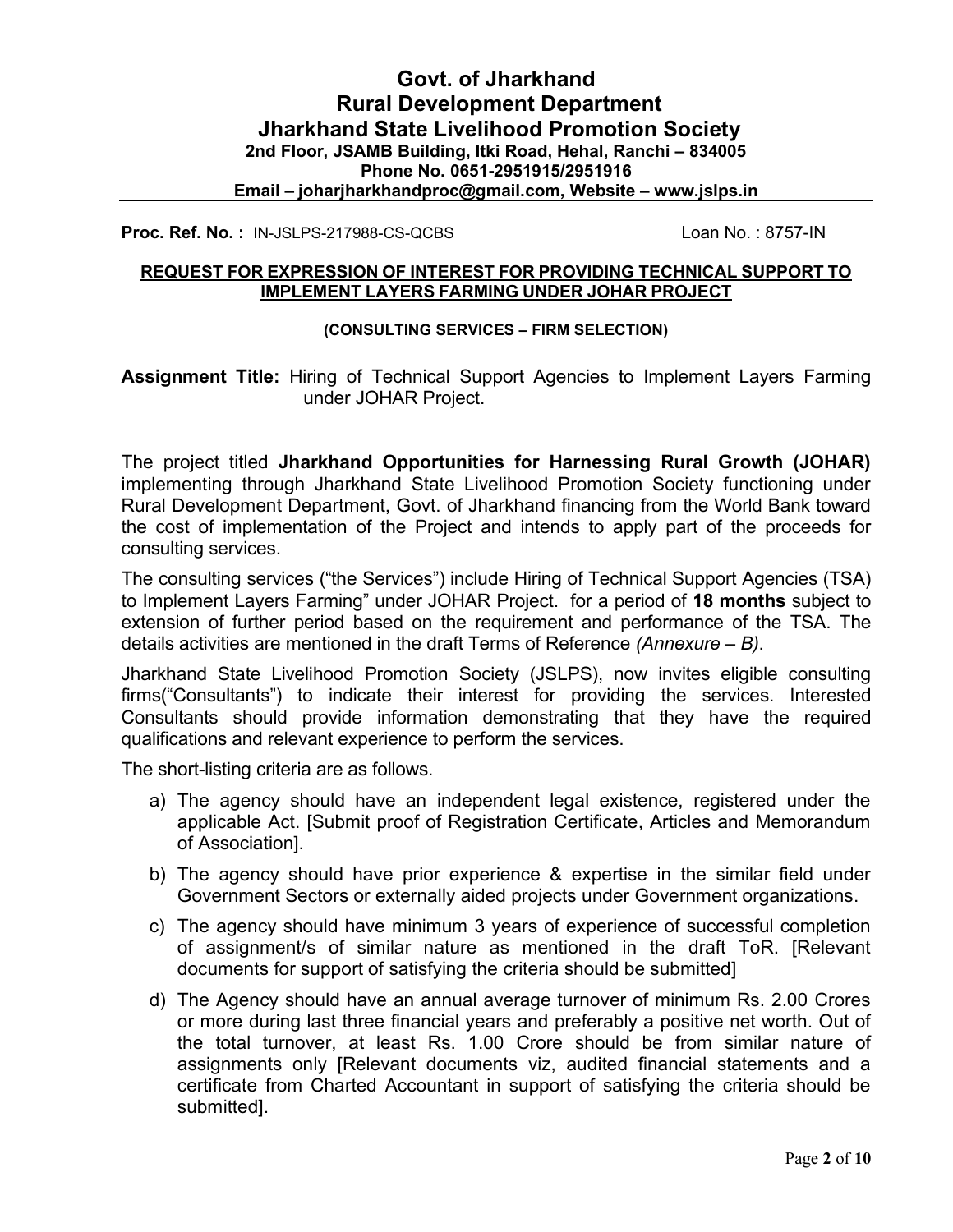- e) Experience at least in 2 similar natures of assignments in areas specific to the proposed assignment undertaken. Experience in government sector/externally aided projects/livelihood sector may be preferred.
- f) The agency should have a well-qualified and sufficiently experienced faculty, in house or should be in a position to commit about their own network/association.

Interested firms may submit their application expressing interest in the prescribed Performa annexed herewith [Annexure-A] in sealed envelope with each page of the application signed by an authorised signatory, including the pages comprising the annexure.

The attention of interested Consultants is drawn to paragraph 1.9 of the World Bank's Guidelines: Selection and Employment of Consultants under IBRD Loans and IDA Credits & Grants by World Bank Borrowers (January 2011 revised July 2014) ("Consultant Guidelines"), setting forth the World Bank's policy on conflict of interest. In addition, please refer to the following specific information on conflict of interest related to this assignment: conflict between consulting activities and procurement of goods, works or non-consulting services; conflict among consulting assignments; and relationship with Borrower's staff.

Consultants may associate with other firms in the form of a joint venture or a sub consultancy to enhance their qualifications. The submission should clearly indicate the type of association whether a JV or sub consultancy.

A Consultant will be selected in accordance with the Quality & Cost Based Selection (QCBS) method set out in the Consultant Guidelines.

Expressions of interest (in prescribed format) must be delivered in hard copy form only in sealed envelope to the address below by person or through postal/courier services latest by **15.30 hours of 01.11.2021** by super-scribing/marking the envelope as Expression of Interest for "Hiring of Technical Support Agencies to Implement Layers Farming under Johar Project". Please note that EOIs shall be accepted by the aforesaid methods only within the stipulated period of submission.

# Address:

The Chief Executive Officer, Jharkhand State Livelihoods Promotion Society 2<sup>nd</sup> Floor, JSAMB Building, Itki Road, Hehal, Ranchi-834005 Phone No. 0651 - 2951915/2951916 Email – joharjharkhandproc@gmail.com

> Sd/- Chief Executive Officer JSLPS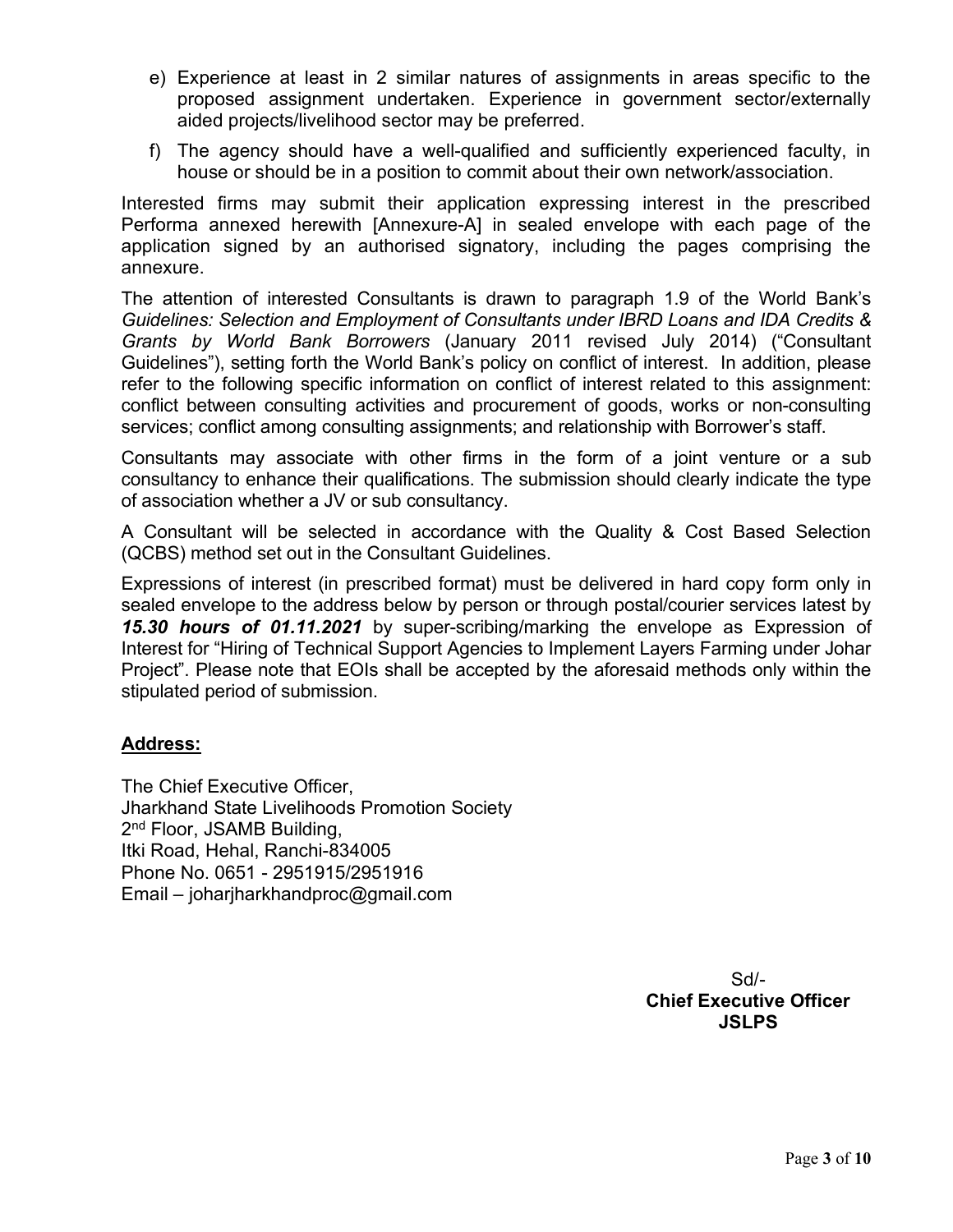### Attachment 1: Format for Submission of Information to JSLPS, Ranchi for providing consultancy services.

# **Submission Requirements**

|                                                                                   | A - Consultant's Company Profile [Maximum 2 Pages]                                     |                                                                                       |                                                   |                                           |                                                   |                                           |  |
|-----------------------------------------------------------------------------------|----------------------------------------------------------------------------------------|---------------------------------------------------------------------------------------|---------------------------------------------------|-------------------------------------------|---------------------------------------------------|-------------------------------------------|--|
|                                                                                   |                                                                                        |                                                                                       | Provide a brief description of the background and |                                           |                                                   |                                           |  |
| 1.                                                                                |                                                                                        |                                                                                       | organization of your firm/entity.                 |                                           |                                                   |                                           |  |
|                                                                                   |                                                                                        |                                                                                       |                                                   | The brief description should include:     |                                                   |                                           |  |
|                                                                                   | Organizational                                                                         | • Ownership details                                                                   |                                                   |                                           |                                                   |                                           |  |
|                                                                                   |                                                                                        |                                                                                       |                                                   |                                           | Date and place of incorporation of the firm,      |                                           |  |
|                                                                                   |                                                                                        | • Objectives of the firm,                                                             |                                                   |                                           |                                                   |                                           |  |
|                                                                                   |                                                                                        |                                                                                       |                                                   |                                           | • Availability of appropriate skills among staff. |                                           |  |
|                                                                                   |                                                                                        |                                                                                       |                                                   |                                           | Provide the turnover of the on the basis of the   |                                           |  |
|                                                                                   | Financial: (Minimum average annual<br>Turnover of at least Rs. 2.00 Crores             |                                                                                       |                                                   |                                           | audited accounts of the previous three financial  |                                           |  |
| 2.                                                                                | during last three financial years                                                      | years in Indian Rupees.                                                               |                                                   |                                           |                                                   |                                           |  |
|                                                                                   | required.                                                                              | 2017-18                                                                               |                                                   |                                           | 2019-20                                           |                                           |  |
|                                                                                   |                                                                                        |                                                                                       |                                                   |                                           |                                                   |                                           |  |
|                                                                                   |                                                                                        | B - Consultant's Experience [Maximum 15-20 pages]                                     |                                                   |                                           |                                                   |                                           |  |
|                                                                                   |                                                                                        | Experience of working in Government or any other externally funded agencies in India. |                                                   |                                           |                                                   |                                           |  |
|                                                                                   |                                                                                        | At least 3 years' experience required.                                                |                                                   |                                           |                                                   |                                           |  |
|                                                                                   |                                                                                        | Please provide details of up to 10 such assignments (you may add more rows).          |                                                   |                                           |                                                   |                                           |  |
|                                                                                   | Name of                                                                                | Services provided                                                                     | Client and                                        |                                           | Duration of                                       | <b>Value of Contract</b>                  |  |
| 1.                                                                                | Project                                                                                |                                                                                       | Country                                           |                                           | Assignment                                        | (in INR)                                  |  |
|                                                                                   |                                                                                        |                                                                                       |                                                   |                                           |                                                   |                                           |  |
|                                                                                   |                                                                                        |                                                                                       |                                                   |                                           |                                                   |                                           |  |
|                                                                                   |                                                                                        |                                                                                       |                                                   |                                           |                                                   |                                           |  |
|                                                                                   |                                                                                        |                                                                                       |                                                   |                                           |                                                   |                                           |  |
|                                                                                   | At least 2 projects' experience required.                                              |                                                                                       |                                                   |                                           |                                                   |                                           |  |
| 2.<br>Please provide details of up to 10 such assignments (you may add more rows) |                                                                                        |                                                                                       |                                                   |                                           |                                                   |                                           |  |
|                                                                                   |                                                                                        | Nature of the                                                                         |                                                   |                                           |                                                   |                                           |  |
|                                                                                   | Name of the                                                                            | assignment                                                                            | Location and                                      | Duration of<br>coverage<br>Assignment (In |                                                   | <b>Value of Contract</b><br>(Rs. In Lakh) |  |
|                                                                                   | <b>Client</b>                                                                          | (Agricultural or                                                                      |                                                   |                                           |                                                   |                                           |  |
|                                                                                   | (Gol/Externally                                                                        | similar                                                                               | (entire state,                                    |                                           | month)                                            |                                           |  |
|                                                                                   | Aided Project)                                                                         | assignments)                                                                          | country, etc.)                                    |                                           |                                                   |                                           |  |
|                                                                                   |                                                                                        |                                                                                       |                                                   |                                           |                                                   |                                           |  |
|                                                                                   |                                                                                        |                                                                                       |                                                   |                                           |                                                   |                                           |  |
|                                                                                   |                                                                                        |                                                                                       |                                                   |                                           |                                                   |                                           |  |
|                                                                                   |                                                                                        |                                                                                       |                                                   |                                           |                                                   |                                           |  |
|                                                                                   |                                                                                        |                                                                                       |                                                   |                                           |                                                   |                                           |  |
|                                                                                   | Please enclose copies of successful completion certificates for respective assignments |                                                                                       |                                                   |                                           |                                                   |                                           |  |
|                                                                                   | as evidence                                                                            |                                                                                       |                                                   |                                           |                                                   |                                           |  |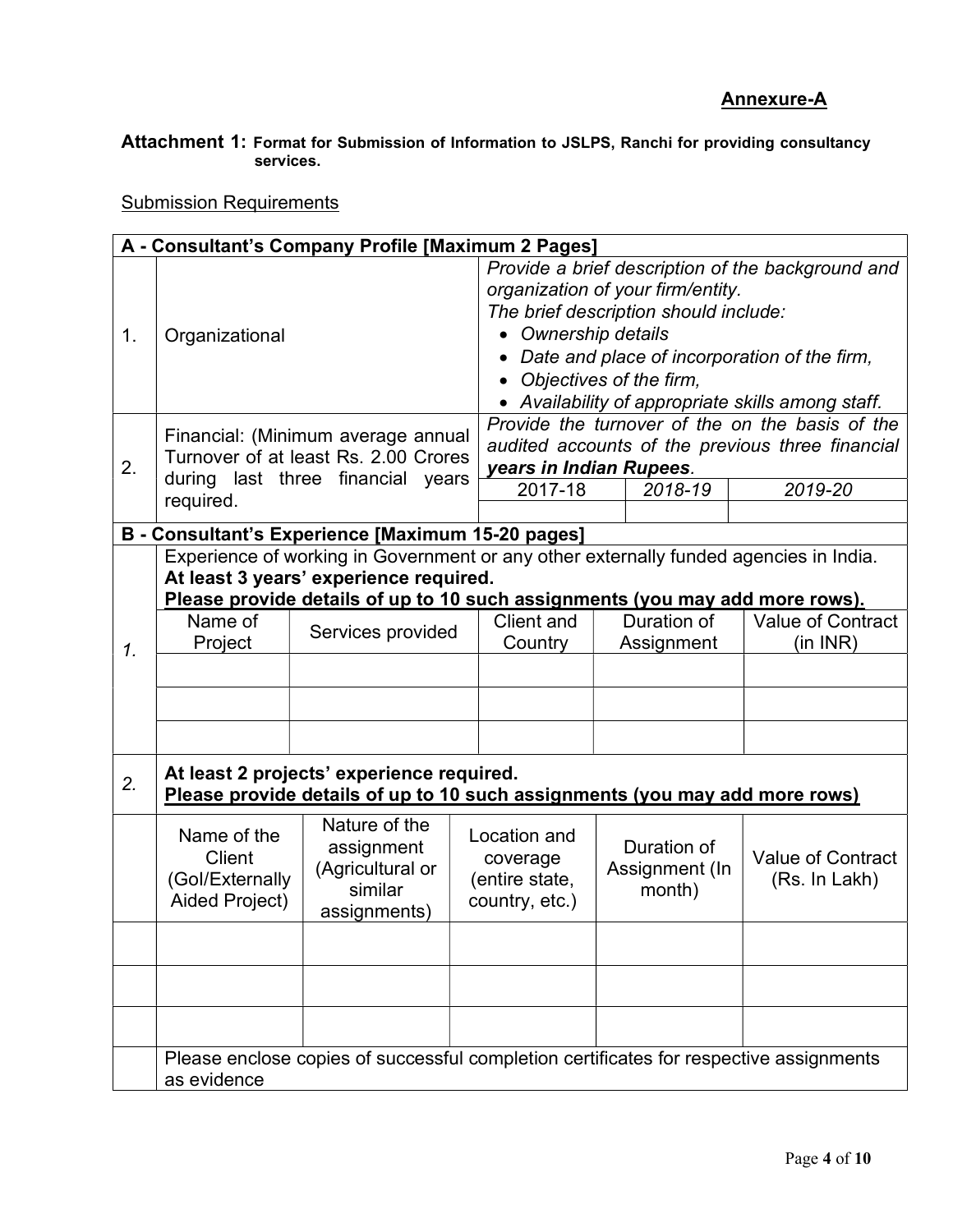| 3. | Two Experts to be proposed with experience Development Sector or Externally Aided<br>Project in the similar nature of works at-least for a period of 3 years. Detailed CVs are<br>not required at this stage, which will be submitted if the agency qualify for RfP stage. |                                                                            |                         |                                          |  |  |
|----|----------------------------------------------------------------------------------------------------------------------------------------------------------------------------------------------------------------------------------------------------------------------------|----------------------------------------------------------------------------|-------------------------|------------------------------------------|--|--|
|    | Among other information, the brief CVs should include the following information in the<br>following format:                                                                                                                                                                |                                                                            |                         |                                          |  |  |
|    | Name of the proposed Expert                                                                                                                                                                                                                                                |                                                                            |                         |                                          |  |  |
|    | Designation                                                                                                                                                                                                                                                                |                                                                            |                         |                                          |  |  |
|    | Experience of 3 years in Development Sectors or any externally aided projects                                                                                                                                                                                              |                                                                            |                         |                                          |  |  |
|    | Name of Project                                                                                                                                                                                                                                                            | Design and<br>implementation<br>experience for similar<br>nature of works. | <b>Client and State</b> | Duration of<br>Assignments (In<br>month) |  |  |
|    |                                                                                                                                                                                                                                                                            |                                                                            |                         |                                          |  |  |

If the Consultant has formed a consortium, all the above details of each member of the consortium and the name of the lead partner, shall be provided.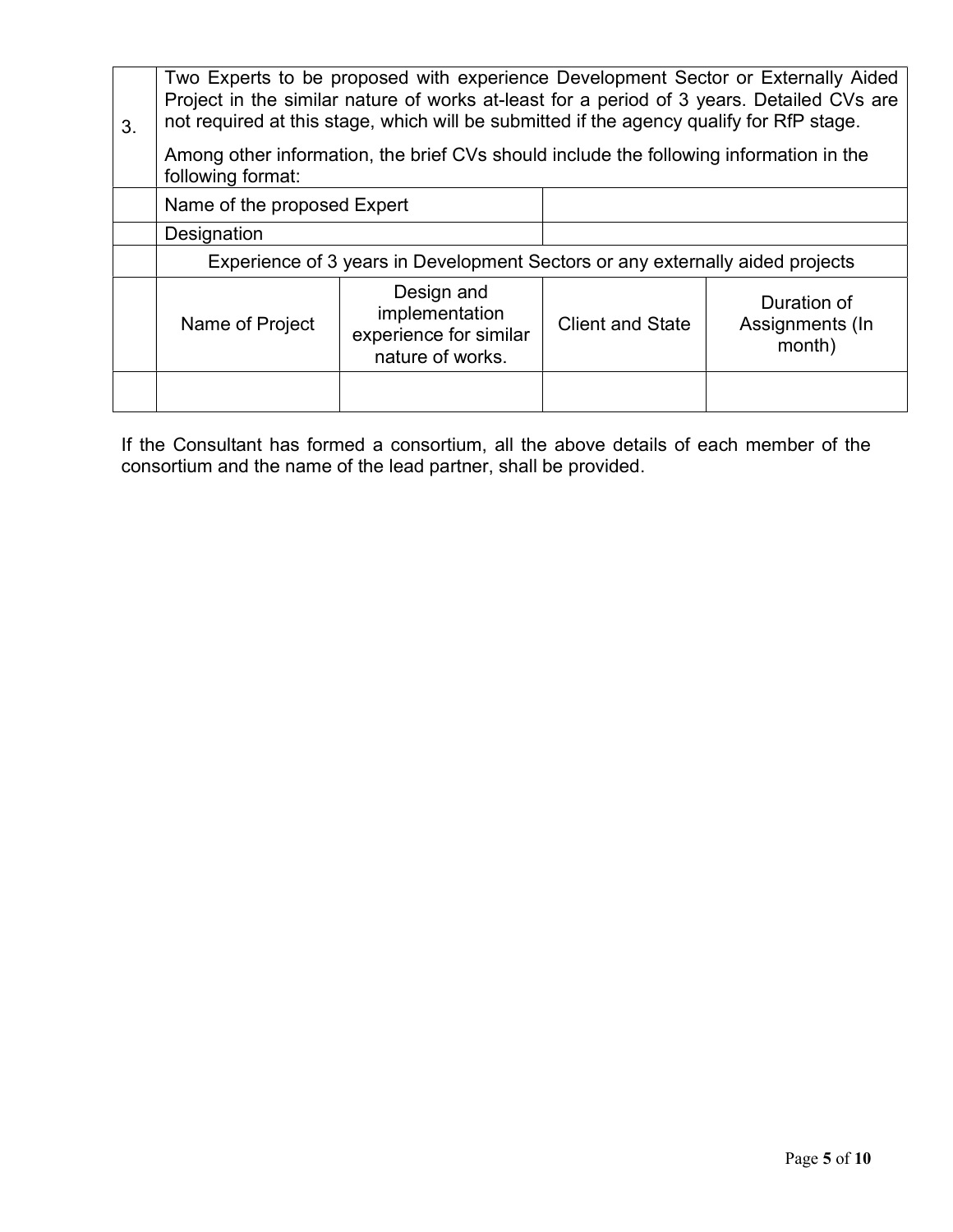# Annexure –A (1)

### Declaration

Date: / /20

### To whom so ever it may be concern

I/We hereby solemnly take oath that I/We am/are authorized signatory in the firms/ Agency/ Institute/ Company and hereby declare that "Our firms/ Agency/ Institute/ Company do not face any sanction or any pending disciplinary action from any authority against our firms/ Agency/ Institute/ Company or partners." Further, it is also certified that our firm has never been blacklisted/debarred by any government or any other donor/partner organization in past.

In case of any further changes which effect of this declaration at a later date; we would inform the JSLPS accordingly.

Authorized Signatory

(with seal)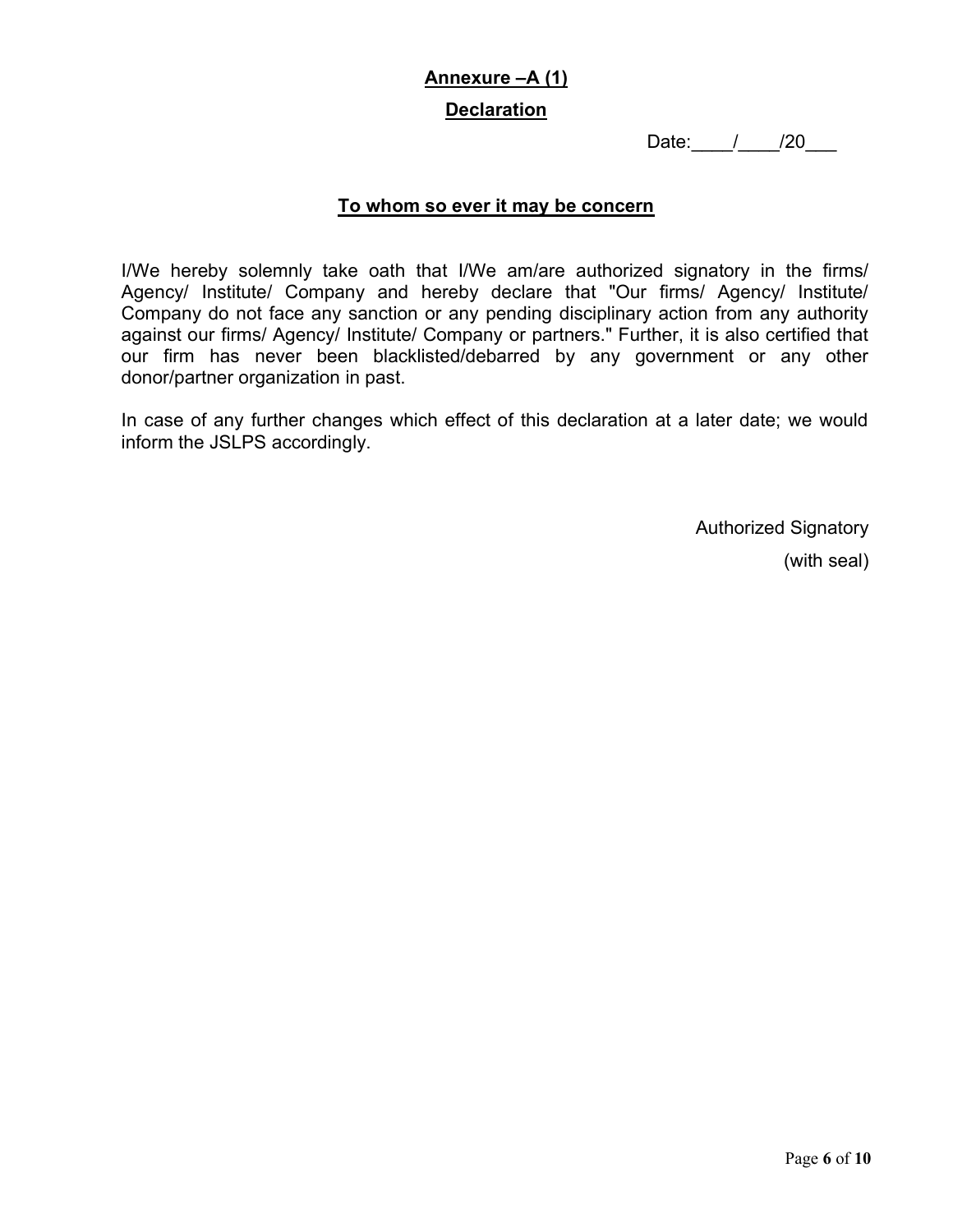# DRAFT TERMS OF REFERENCE (TOR) FOR HIRING OF TECHNICAL SUPPORT AGENCIES TO IMPLEMENT LAYERS FARMING UNDER JOHAR PROJECT

### 1. Background-

The Jharkhand Opportunity for Harnessing Rural Growth Project (JOHAR) is a World Bank assisted project being implemented by the Jharkhand State Livelihood Promotion Society(JSLPS) under the aegis of Department of Rural Development, Govt. of Jharkhand. The approach of the project is through scientific interventions in the production system to enhance the income of the beneficiaries. The project aims at institution building, skill building of stakeholders, and creating infrastructures and financial resources for the beneficiaries. The JOHAR project will work with 50992 beneficiaries in 6 years period. The bifurcation of beneficiary's subsector wise can be seen in the table below:

| <b>Subsector</b>        | No of $HH$ | <b>Unit Size</b> | <b>Investment</b> | <b>Income</b><br>HH | Per |
|-------------------------|------------|------------------|-------------------|---------------------|-----|
| <b>Pig Rearing</b>      | 5000       | $2+1$            | 55,000            | 65,478              |     |
| <b>Goat Rearing</b>     | 12000      | $10+1$           | 42,000            | 1,00,331            |     |
| Poultry-Layers          | 300        | 400 Pullets      | 2,46,500          | 1,00,891            |     |
| Poultry-Broilers        | 500        | 500 Chicks       | 1,65,000          | 41,592              |     |
| Poultry-<br><b>Back</b> | 30192      | 125 Chicks PA    | 13,000            | 14,371              |     |
| <b>Yard Poultry</b>     |            |                  |                   |                     |     |
|                         | 50992      |                  |                   |                     |     |

The implementation of Broilers and Layers farming in the project will require interventions in the entire value chain.

### 2. Need for TSA

The PGs and Poultry Cooperative formed under the JOHAR project are in a stage of trajectory wherein they need bigger scale to increase production and scale. They would be able to capture a better market share and will be able to have some control on the supplies to help the market not get disrupted.

A TSA is hence required to support the 300 households under JOHAR operational areas to set up the Layer Units and also set up systems and process for better market access. The TSA will provide handholding support to the selected households on production and post activities and finally marketing the produce to the appropriate markets.

#### 3. Objectives of the assignment

The objectives of the assignment would be as follows:

- (a) Build the capacities of the selected households on Layer Bird rearing through technical trainings and exposures;
- (b) Build the appropriate systems and processes to construction of production sheds;
- (c) Ensure all practices for timely and consistent production of eggs;
- (d) Establish sustainable market linkages for the sale of eggs;
- (e) Develop cadres and train them to take responsibilities in various roles in the value chain;
- (f) Promote systems to ensure effective monitoring and execution of the value chain activities.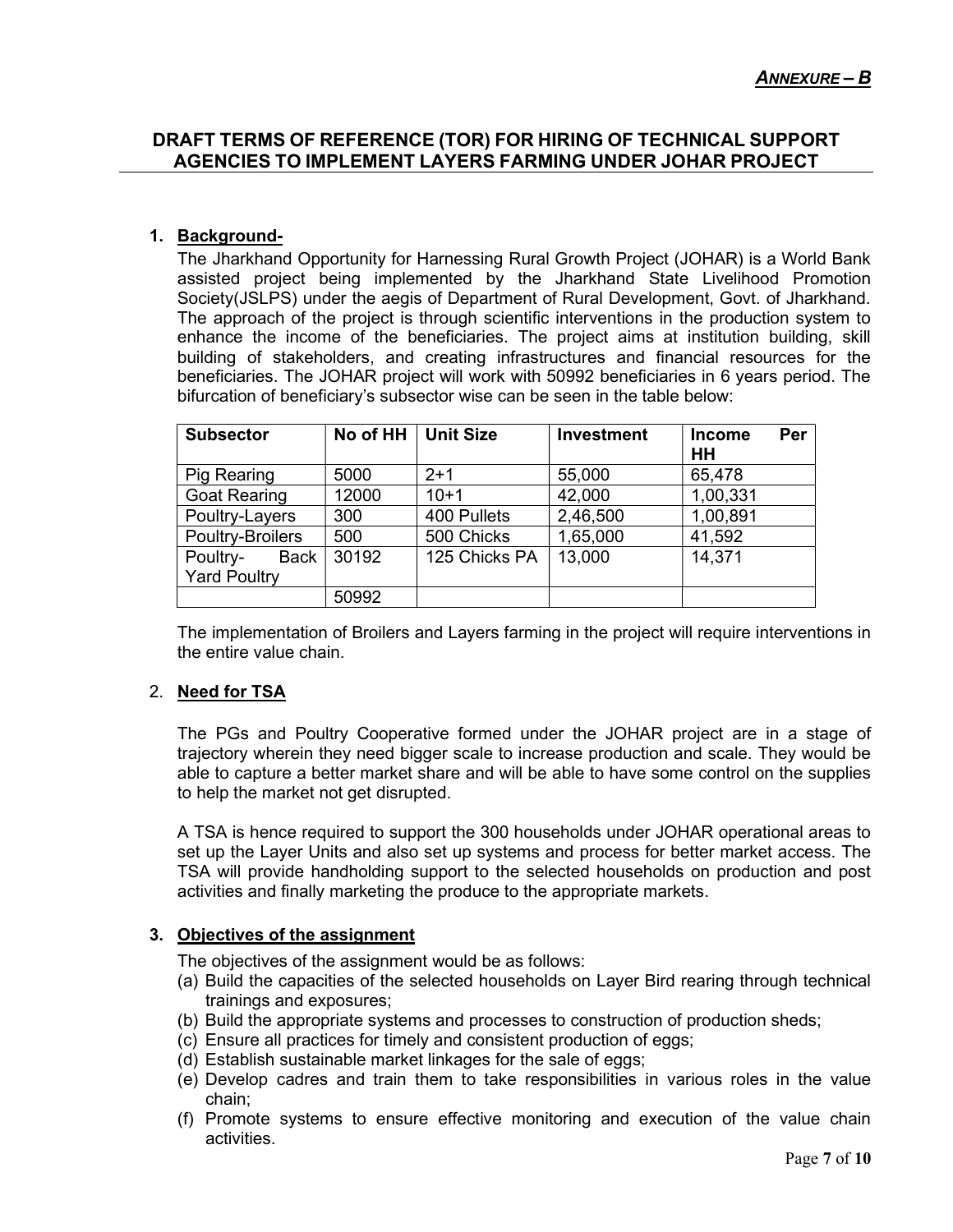### 4. SCOPE OF WORK & DURATION

The TSA is expected to set the systems which will ensure the timely execution and delivery of the above objectives within a time frame of one and a half years (18 months). The project will be implemented in nearby areas of the existing layer area in Gumla districts of Jharkhand. The districts and blocks may change depending upon the JOHAR project requirement.

### 5. KEY ACTIVITIES

The key activities to be undertaken in the proposed assignment are designed mainly to make the production activities for egg efficient and ensure consistent supply of the same in the market. The following activities need to be undertaken for the achievement of project outputs:

- (a) Final selection of the Households ready to take up the egg production activities as per the project guidelines.
- (b) Provide technical trainings and exposures to the selected households for initiating the production activities.
- (c) Facilitate the construction of sheds along with all fixtures for the layering activities.
- (d) Ensure the timely supply of pullets, feed, medicines etc. for the efficient production activities.
- (e) Develop strong cadre base to take up key roles in the value chain and hence regular trainings of the same.
- (f) Establish strong market linkages for the marketing of eggs produced in the area.
- (g) Ensure effective systems for aggregation and packaging of the eggs.
- (h) Develop appropriate systems to track production and maintain the records transparently.
- (i) Ensure the onboarding of the members in the existing Egg Cooperative with sharemoney deposit.
- (j) Ensure proper accounting of the sales, timely audits and sharing monthly reports with JOHAR state and district team.
- (k) Develop the capacities of the cooperative and its enterprises in the areas of postproduction practices, value addition, processing etc. as per the market opportunities. This will be done through field training, demonstration and exposures.
- (l) Developing Capacity Building content and curriculum and building capacities of the selected households; community cadres, Cooperative on production activities, analyzing the market information and intelligence and hence taking effective business decisions. This will include developing training modules along with the required training materials in Audio-Visual/Animated formats.
- (m) Develop knowledge resources in terms of case studies, manuals, reports, learning materials, guides on the topics pertaining to the assignment.
- (n) Facilitate strategic partnerships with market players relevant to the assignment for enhancing competitiveness of the Cooperative.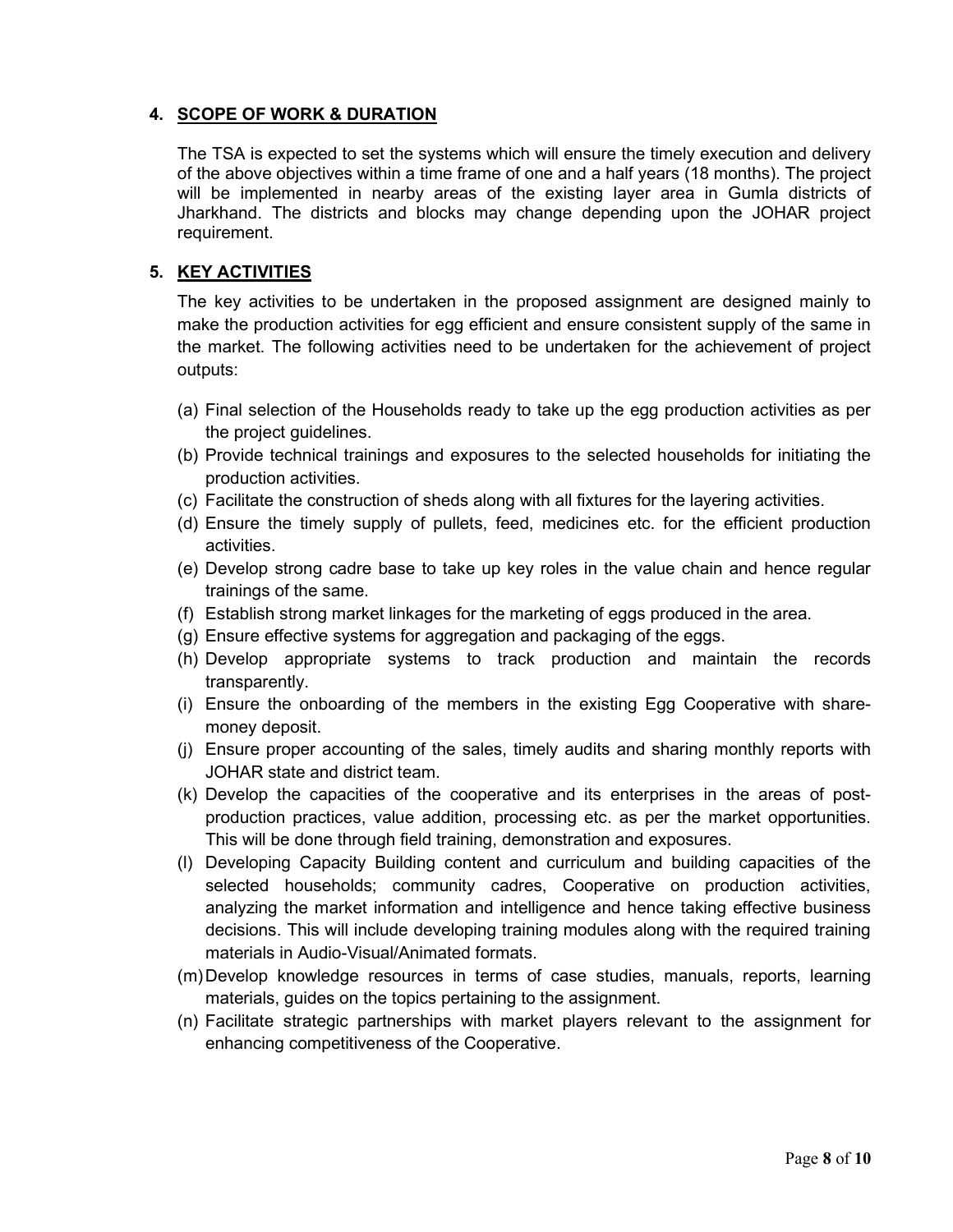# 6. EXPECTED TEAM COMPOSITION AND HR REQUIREMENTS:

The nature of assignments demands very specialized inputs in order to achieve the objectives of the assignment. Hence, the following would be the desired HR composition and requirements for the assignment:

| <b>Professional required (Key Experts)</b>     |                                                                        |               |                                                    |     |  |  |
|------------------------------------------------|------------------------------------------------------------------------|---------------|----------------------------------------------------|-----|--|--|
| Location                                       | SI.<br><b>Position</b><br><b>Experience &amp; Qualification</b><br>No. |               | <b>TimeInput</b><br>(Persons months)               |     |  |  |
|                                                |                                                                        |               |                                                    |     |  |  |
| <b>District</b>                                | 1                                                                      | Production    | A professional with a Bachelor's                   | 18  |  |  |
|                                                |                                                                        | Manager $-1$  | Degree in veterinary (other related                |     |  |  |
|                                                |                                                                        | no.           | like Agriculture,<br>stream                        |     |  |  |
|                                                |                                                                        |               | Biotechnology) with at least 4-5                   |     |  |  |
|                                                |                                                                        |               | years' experience in developing                    |     |  |  |
|                                                |                                                                        |               | systems for project management.                    |     |  |  |
|                                                | 2                                                                      | Marketing     | A professional with a Bachelor's                   | 18  |  |  |
|                                                |                                                                        |               | Manager $-1$   Degree in any subject with at least |     |  |  |
|                                                |                                                                        | no.           | 4-5 years' experience in marketing.                |     |  |  |
| <b>Professional required (Non-Key Experts)</b> |                                                                        |               |                                                    |     |  |  |
| <b>Block</b>                                   | 3                                                                      | Supervisor-08 | A village youth, with minimum 1                    | 144 |  |  |
|                                                |                                                                        | nos.          | year of experience on working with                 |     |  |  |
|                                                |                                                                        |               | community                                          |     |  |  |
| <b>Block</b>                                   | 4                                                                      | Accountants-1 | A professional with a Bachelor's                   | 18  |  |  |
|                                                |                                                                        | no.           | Degree in Commerce subject with                    |     |  |  |
|                                                |                                                                        |               | at least 1-2 years' experience                     |     |  |  |
|                                                |                                                                        |               |                                                    |     |  |  |

- (a) Proven track record of working with poultry in Eastern part of India especially in the states of Jharkhand, Orissa and Chhattisgarh.
- (b) The agency must have operated sustainable producer collectives or groups in the state or other states.

## 7. DATA SERVICES AND FACILITIES TO BE PROVIDED BY JOHAR/JSLPS

- a) The list of Producer Groups, block and district-wise.
- b) JOHAR will facilitate the TSA to work with JSLPS MIS team who will develop the applications as suggested in the assignment.
- c) All campaigning/education materials in effective forms will be prepared by the TSA hired for this purpose and reproduced by JOHAR. The training material will be developed and prepared by the TSA in consultation with the JOHAR team and the TSA for the abovementioned assignment, however the printing of the material will be the responsibility of JOHAR.
- d) JOHAR will provide the access of MIS to the TSA for better analysis of the data related to business.